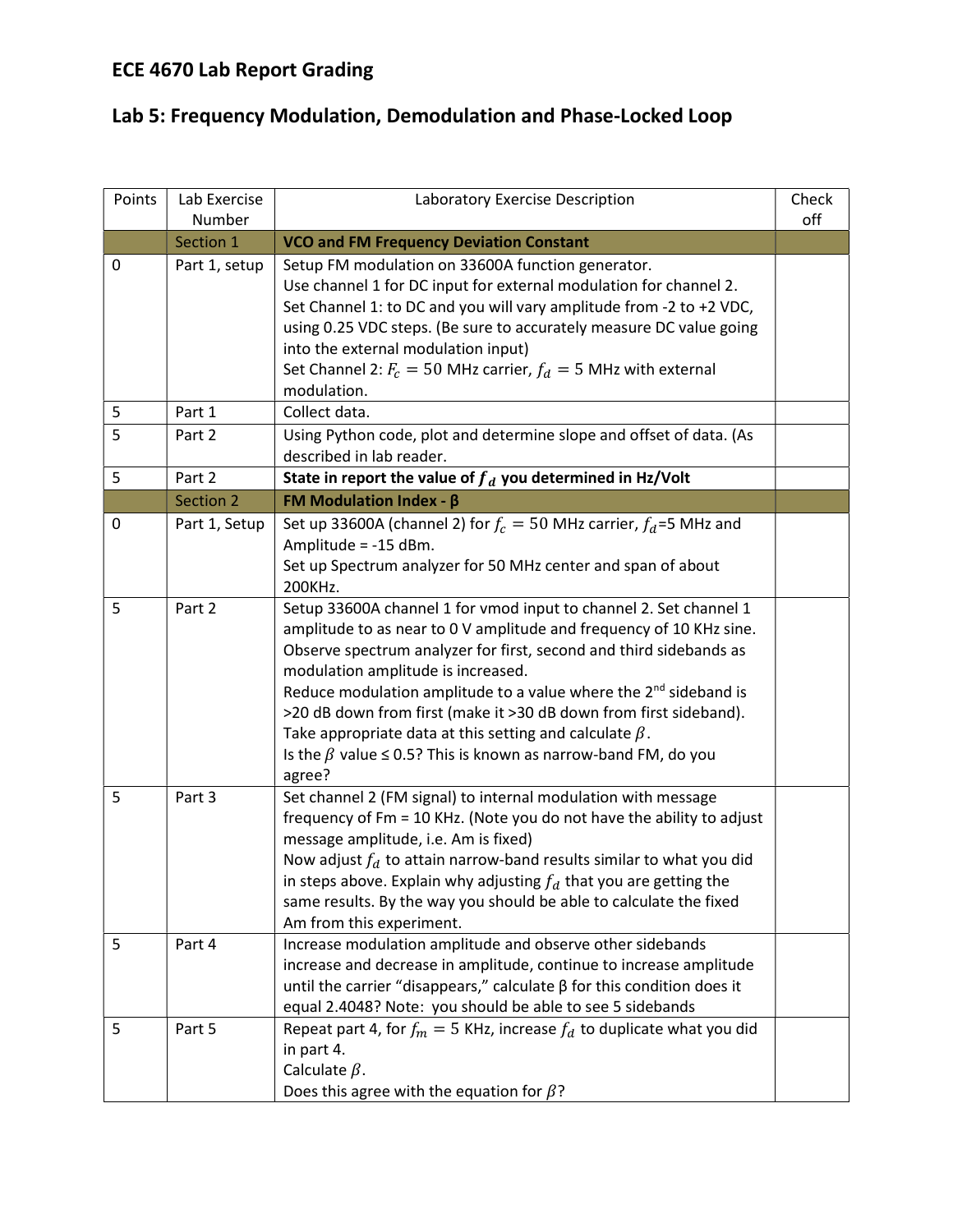| 5 | Part 6          | Return to settings in part 2, $(f_m = 10 \text{ kHz}$ and amplitude $A_m$<br>increase/decrease via external mod, $f_d = 5$ MHz, and $f_c = 50$ MHz)<br>to find second zero of $J_0(\beta)$ , note the amplitude and calculate $\beta$ ,<br>does the value agree with the equation for $\beta$ ?                                                                                                    |  |
|---|-----------------|----------------------------------------------------------------------------------------------------------------------------------------------------------------------------------------------------------------------------------------------------------------------------------------------------------------------------------------------------------------------------------------------------|--|
| 5 | Part 7          | Set the FM modulation so that sidebands are out to about 100KHz.<br>$f_d A_m = \Delta f$ where $f_d = 75$ kHz and $f_m = 10$ kHz (internal<br>modulation). Set analyzer to 50 kHz/div linear, centered at 50 MHz.<br>Ensure the power in the outer sideband is no less than 20 dB down<br>from peak power in the bandwidth $(\pm 100$ KHz). Note: use this<br>determining factor in the next part. |  |
| 5 | Part 8          | Decrease $f_m$ to 10, 5, and 1 kHz, observe the spectrum at each<br>frequency and take readings of the BW (as noted above). Calculate<br>the relationship between BW and $\Delta f$ for each $f_m$ , does it agree with<br>Carson's Rule?                                                                                                                                                          |  |
| 5 | Part 9          | As a cross-check export corresponding .csv files for the three $f_m$ and<br>$\Delta f$ combinations. The Jupyter notebook sample contains a helper<br>class for processing the .csv files into spectrum plots and calculates<br>the 98% fractional bandwidth as obtained from the actual<br>measurements.                                                                                          |  |
|   | Section 3       | FM with Other than Sinusoidal Signals                                                                                                                                                                                                                                                                                                                                                              |  |
| 0 | Part 1, setup   | Set up 33600A (channel 2) for $f_c = 50$ MHz carrier, $f_d = 20$ kHz and<br>Amplitude = -15 dBm, $f_m = 10$ kHz <b>SQUAREWAVE</b> .                                                                                                                                                                                                                                                                |  |
| 5 | Part 2          | Observe the spectrum on the analyzer as $f_d$ is increased over the<br>values of 20, 100, 500, and 1000 kHz. Center the spectrum analyzer<br>on 50 MHz and set the span as needed to a clear view of what I call<br>the suspension bridge spectrum. Compare your measured results to a<br>Python simulation.                                                                                       |  |
| 5 | Part 3          | Does Carson's rule seem to hold for this signal if you define BW as<br>the -15 dB spectrum width below the peaks?                                                                                                                                                                                                                                                                                  |  |
| 5 | Part 4          | Calculate the BW by exporting the four .csv spectrum captures to the<br>Jupyter notebook and making use of the FieldFox_capture class as<br>you did for the sinusoidal FM case.                                                                                                                                                                                                                    |  |
|   | Section 4       | FM modulation with RF doubler                                                                                                                                                                                                                                                                                                                                                                      |  |
| 0 | Part 1          | Setup 33600A channel 2 $f_c = 35$ MHz, $f_d = 100$ KHz, choose a<br>convenient frequency for $f_m$ = TBD kHz to validate the math<br>equation. Do you attain the correct frequencies in the spectrum,<br>show using the equation?                                                                                                                                                                  |  |
| 5 | Part 2          | Observe the doubler input spectrum at 35 MHz and note the spacing<br>of the spectral lines is indeed $\pm nf_m$ , $n = 1,2, $ What is the 98%<br>containment bandwidth of the signal?                                                                                                                                                                                                              |  |
| 5 | Part 3          | Observe the doubler output spectrum at 70 MHz and note that the<br>spacing of the spectral lines is still $\pm nf_m$ , $n = 1,2,$ Is this correct?<br>What has changed? Explain. What is the 98% containment bandwidth<br>of the signal? Do you attain the correct frequencies in the spectrum,<br>show using the equation?                                                                        |  |
|   | Section 5       | <b>FM Demodulation</b>                                                                                                                                                                                                                                                                                                                                                                             |  |
|   |                 | <b>Slope Detection</b>                                                                                                                                                                                                                                                                                                                                                                             |  |
| 0 | Setup<br>Part 1 | Setup Function generator 33600A as shown in Figure 10.<br>Setup Channel 1 for FM modulation, Fc = 1 MHz, Fd = 50 KHz, Fm =<br>500 Hz, amplitude -10 dBm.                                                                                                                                                                                                                                           |  |